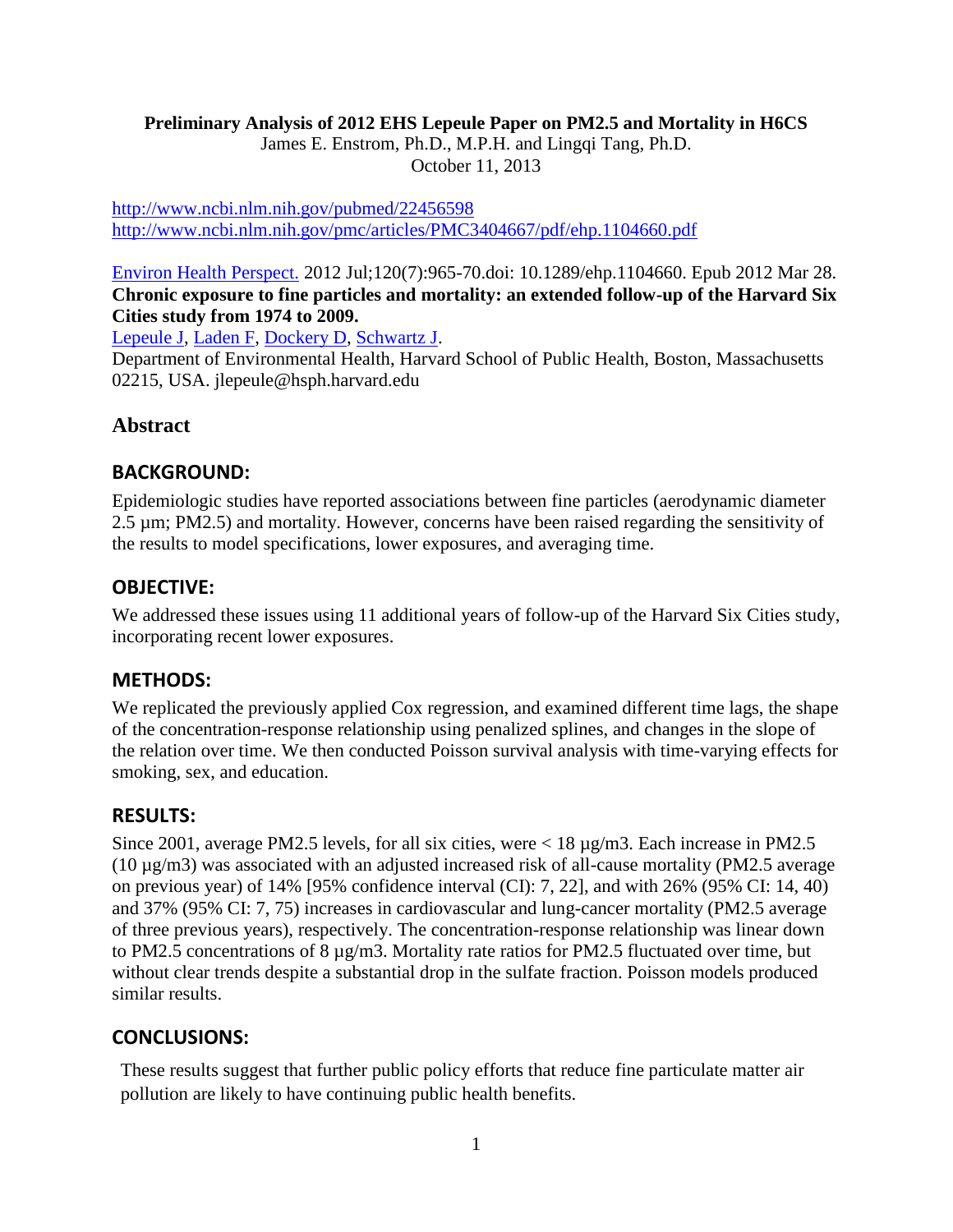# **Chronic Exposure to Fine Particles and Mortality: An Extended Follow-up of the Harvard Six Cities Study from 1974 to 2009**

#### *Johanna Lepeule,<sup>1</sup> Francine Laden,1,2,3 Douglas Dockery,1,2,3 and Joel Schwartz 1,2,3*

<sup>1</sup>Department of Environmental Health, and <sup>2</sup>Department of Epidemiology, Harvard School of Public Health, Boston, Massachusetts, USA; <sup>3</sup>Channing Laboratory, Brigham and Women's Hospital, Harvard Medical School, Boston, Massachusetts, USA

| Table 1. Number of participants, mortality, and average PM <sub>2.5</sub> levels in the Harvard Six Cities study, 1974–2009. |  |  |  |  |  |  |  |
|------------------------------------------------------------------------------------------------------------------------------|--|--|--|--|--|--|--|
|------------------------------------------------------------------------------------------------------------------------------|--|--|--|--|--|--|--|

| Characteristic                                               | Six cities<br>(combined) | Steubenville | Kingston-Harriman | St. Louis  | Watertown  | Topeka     | Portage-Wyocena-<br>Pardeeville |
|--------------------------------------------------------------|--------------------------|--------------|-------------------|------------|------------|------------|---------------------------------|
| Participants (n)                                             | 8,096                    | 1,346        | 1.258             | 1.292      | 1.332      | 1.238      | 1,630                           |
| Person-years (n)                                             | 212.067                  | 33.276       | 33.067            | 32.225     | 36,818     | 32.877     | 43,804                          |
| Cause of death                                               |                          |              |                   |            |            |            |                                 |
| All causes $[n (\%)]$                                        | 4,495 (55.5)             | 822 (61.1)   | 733 (58.3)        | 827 (64.0) | 700 (52.6) | 617 (49.8) | 796 (48.8)                      |
| Cardiovascular (%)                                           | 40.8                     | 45.3         | 41.1              | 42.2       | 39.3       | 37.4       | 38.6                            |
| Lung cancer (%)                                              | 7.8                      | 9.0          | 8.0               | 8.7        | 6.6        | 7.3        | 6.8                             |
| COPD(%)                                                      | 5.5                      | 4.9          | 7.0               | 5.1        | 4.9        | 7.3        | 4.6                             |
| 1974-2009 average of individual<br>$PM_{2.5}$ concentrations | 15.9                     | 23.6         | 19.1              | 16.7       | 14.0       | 12.2       | 11.4                            |

Table 2. Adjusted<sup>a</sup> association between PM<sub>2.5</sub> and mortality, for the 8,096 participants and certain subpopulations of the Harvard Six Cities study, 1974–2009.

Cause of death/stratum-specific estimates according to characteristics at enrollment

*n* participants (*n* person-years)

RR (95% CI) for 10-µg/m<sup>3</sup> increase in  $PM_{2.5}$ 

| All-cause                                         | 8,096 (212,067) | 1.14(1.07122)       |
|---------------------------------------------------|-----------------|---------------------|
| Chronic conditions <sup>c</sup>                   |                 |                     |
| Hypertension                                      | 1,439 (30,540)  | 1.17(1.03, 1.32)    |
| COPD                                              | 942 (17,723)    | 1.09 (0.95, 1.26)   |
| <b>Diabetes</b>                                   | 563 (11,473)    | $1.04$ (0.85, 1.27) |
| Smoking status ( <i>p</i> -interaction = $0.58$ ) |                 |                     |
| Never smoker                                      | 3,265 (90,372)  | 1.09(0.98, 1.21)    |
| Former smoker                                     | 1,934 (48,049)  | 1.17 (1.04, 1.30)   |
| Current smoker                                    | 2,897 (73,646)  | 1.17 (1.06, 1.28)   |
| Follow-up period ( $p$ -interaction = 0.06)       |                 |                     |
| 1974-1982                                         | 8,096 (58,798)  | 1.06(0.96, 1.17)    |
| 1983-1991                                         | 7,478 (63,129)  | 1.32(1.16, 1.50)    |
| 1992-2000                                         | 6,391 (51,800)  | $1.11$ (0.98, 1.27) |
| 2001-2009                                         | 4,910 (38,340)  | 1.19(0.91, 1.55)    |
|                                                   |                 |                     |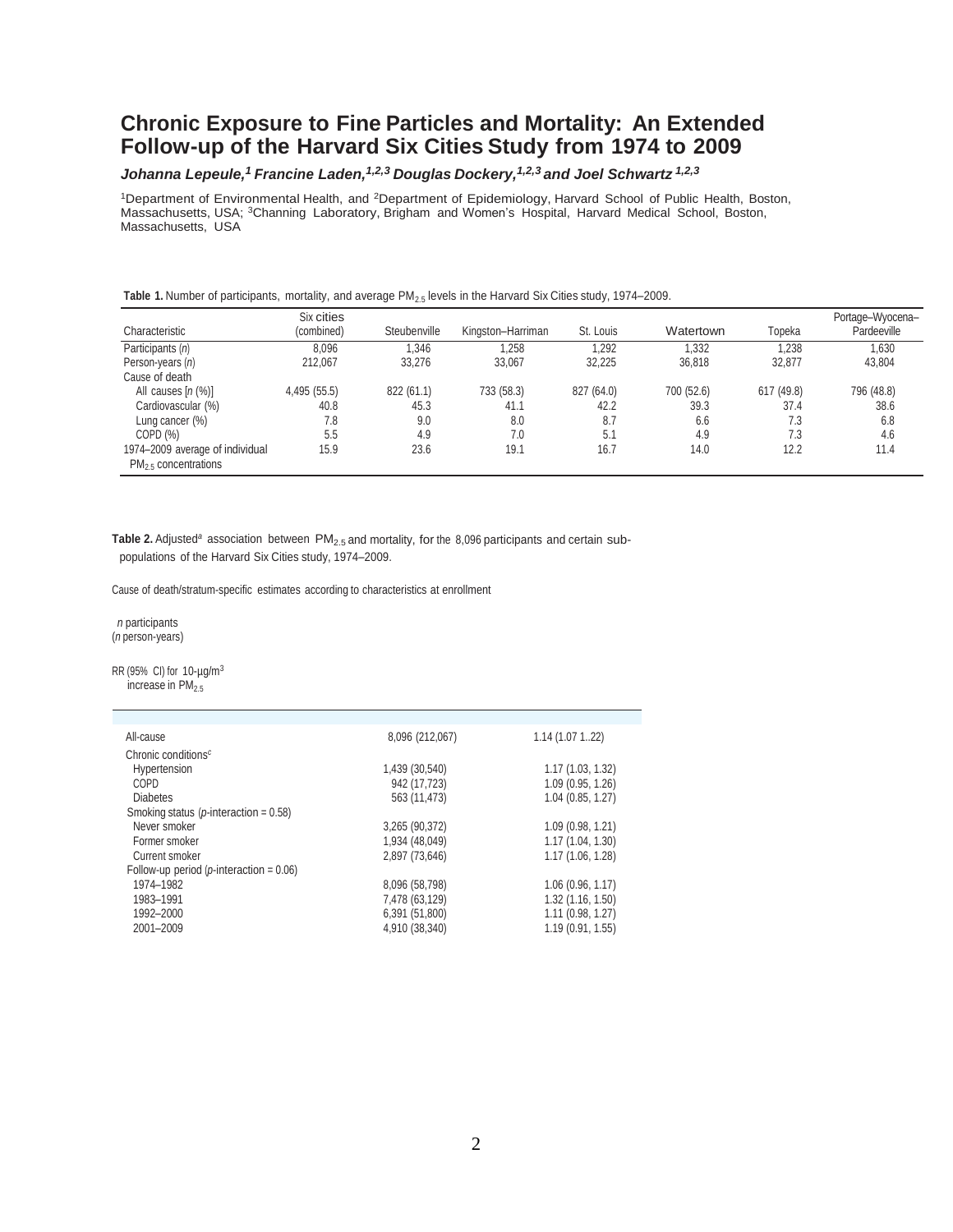| <b>CHARACTERISTIC</b>                                      | PORTAGE.<br>W <sub>IS</sub> . | TOPEKA.<br>KANS. | WATERTOWN, HARRIMAN,<br>MASS. | TENN.        | <b>ST. LOUIS</b> | STEUBENVILLE,<br>Оню |
|------------------------------------------------------------|-------------------------------|------------------|-------------------------------|--------------|------------------|----------------------|
| No. of participants                                        | 1,631                         | 1,239            | 1,336                         | 1,258        | 1,296            | 1,351                |
| Person-years of follow-up                                  | 21,618                        | 16,111           | 19,882                        | 17,836       | 17,715           | 17,914               |
| No. of deaths                                              | 232                           | 156              | 248                           | 222          | 281              | 291                  |
| Deaths/1000 person-years                                   | 10.73                         | 9.68             | 12.47                         | 12.45        | 15.86            | 16.24                |
| Female sex $(\%)$                                          | 52                            | 56               | 56                            | 54           | 55               | 56                   |
| Smokers (%)                                                | 36                            | 33               | 40                            | 37           | 35               | 35                   |
| Former smokers (%)                                         | 24                            | 25               | 25                            | 21           | 24               | 23                   |
| Average pack-years of<br>smoking<br><b>Current smokers</b> | 24.0<br>18.0                  | 25.6<br>19.7     | 25.2<br>21.8                  | 24.5<br>21.1 | 30.9<br>22.0     | 28.0<br>25.0         |
| Former smokers                                             |                               |                  |                               |              |                  |                      |
| Less than high-school<br>education (%)                     | 25                            | 12               | 22                            | 35           | 45               | 30                   |
| Average age (yr)                                           | 48.4                          | 48.3             | 48.5                          | 49.4         | 51.8             | 51.6                 |
| Average body-mass index                                    | 26.3                          | 25.3             | 25.5                          | 25.1         | 26.0             | 26.4                 |
| Job exposure to dust or<br>fumes $(\%)$                    | 53                            | 28               | 38                            | 50           | 40               | 48                   |
| Total particles $(\mu g/m^3)$                              | 34.1                          | 56.6             | 49.2                          | 49.4         | 72.5             | 89.9                 |
| Inhalable particles<br>$(\mu g/m^3)$                       | 18.2                          | 26.4             | 24.2                          | 32.5         | 31.4             | 46.5                 |
| Fine particles $(\mu g/m^3)$                               | 11.0                          | 12.5             | 14.9                          | 20.8         | 19.0             | 29.6                 |
| Sulfate particles $(\mu g/m^3)$                            | 5.3                           | 4.8              | 6.5                           | 8.1          | 8.1              | 12.8                 |
| Aerosol acidity (nmol/m <sup>3</sup> )                     | 10.5                          | 11.6             | 20.3                          | 36.1         | 10.3             | 25.2                 |
| Sulfur dioxide (ppb)                                       | 4.2                           | 1.6              | 9.3                           | 4.8          | 14.1             | 24.0                 |
| Nitrogen dioxide (ppb)                                     | 6.1                           | 10.6             | 18.1                          | 14.1         | 19.7             | 21.9                 |
| Ozone (ppb)                                                | 28.0                          | 27.6             | 19.7                          | 20.7         | 20.9             | 22.3                 |

# Table 1. Characteristics of the Study Population and Mean Air-Pollution Levels in Six<br>Cities.\*

\*Air-pollution values were measured in the following years: total particles, sulfur dioxide, nitrogen dioxide, and ozone, 1977 through 1985; inhalable and fine particles, 1979 through 1985; sulfate particles, 1979 through 1985 through 1988.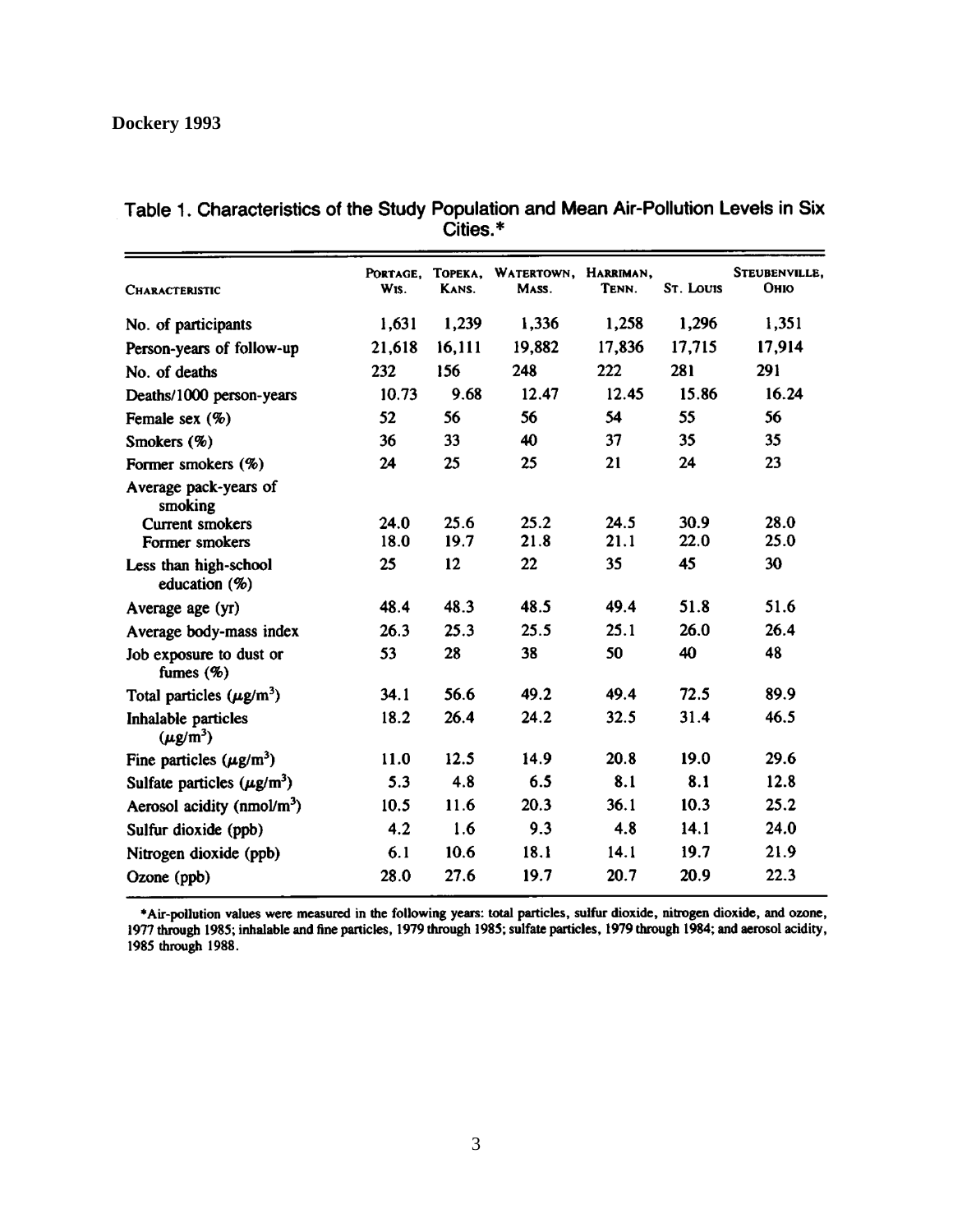#### **Laden 2006**

TABLE 1. NUMBER OF PERSON-YEARS OF FOLLOW-UP AND TOTAL DEATHS IN SIX CITIES: PERIOD 1 (1974–1989 FOLLOW-UP) AND PERIOD 2 (1990–1998 FOLLOW-UP)

| Characteristics                                        | Portage | Topeka | Watertown | Harriman | St. Louis | Steubenville |
|--------------------------------------------------------|---------|--------|-----------|----------|-----------|--------------|
| No. participants                                       | 1.630   | 1.238  | 1.332     | 1.258    | 1.292     | 1.346        |
| Period 1* (1,364 deaths; 104,243 person-yr)            |         |        |           |          |           |              |
| Person-yr                                              | 20.224  | 14.967 | 18.640    | 16.991   | 16.572    | 16.849       |
| No. deaths                                             | 212     | 149    | 238       | 219      | 267       | 279          |
| Deaths/1,000 person-yr                                 | 10.5    | 10.0   | 12.8      | 12.9     | 16.1      | 16.6         |
| Average $PM_{2.5}$ ( $\frac{1}{2}$ lg/m <sup>3</sup> ) | 11.4    | 12.4   | 15.4      | 20.9     | 19.2      | 29.0         |
| Period 2 (1,368 deaths; 54,735 person-yr)              |         |        |           |          |           |              |
| Person-yr                                              | 11.658  | 9.062  | 8.979     | 8.363    | 8.172     | 8.501        |
| No. deaths                                             | 264     | 184    | 194       | 229      | 251       | 246          |
| Deaths/1,000 person-yr                                 | 22.6    | 20.3   | 21.6      | 27.4     | 30.7      | 28.9         |
| Average $PM_{2.5}$ , $\frac{1}{2}$ [g/m <sup>3</sup>   | 10.2    | 13.1   | 12.1      | 18.1     | 13.4      | 22.0         |

\* Period 1 is restricted to 1,974 through 1989, whereas the original Dockery and colleagues (7) analysis included person-years of follow-up through June 1991 for a total of 111,076 person-years and 1,430 deaths. In Period 1, average PM<sub>2.5</sub> ( $\mu$ lg/m<sup>3</sup>) is the mean concentration in 1980–1985, the years when there are monitoring data for all cities (18). In Period 2, average PM2.5 is the mean concentrations of the estimated PM<sub>2.5</sub> in 1990-1998.

#### **Laden 2006**

TABLE 2. ADJUSTED TOTAL MORTALITY RATE RATIOS AND 95% CONFIDENCE INTERVALS ESTIMATED FROM COX PROPORTIONAL HAZARDS MODEL FOR EACH FOLLOW-UP PERIOD (1974–1989 AND 1990– 1998) AND THE COMPLETE FOLLOW-UP (1974–1998)

|                        | Period 1            | Period 2            | Complete            |
|------------------------|---------------------|---------------------|---------------------|
| Person-Yr of Follow-up | 104.243             | 54.735              | 158.978             |
| Deaths                 | 1.364               | 1.368               | 2.732               |
|                        | RR (95% CI)         | RR (95% CI)         | RR (95% CI)         |
| City-specific model*   |                     |                     |                     |
| Portage                | 1.00                |                     | 1.00                |
| Topeka                 | $1.06(0.86 - 1.31)$ | $1.01(0.83 - 1.22)$ | $1.03(0.89 - 1.19)$ |
| Watertown              | $1.06(0.87 - 1.28)$ | $0.82$ (0.67-1.00)  | $0.95(0.83 - 1.08)$ |
| Harriman St.           | $1.19(0.98 - 1.44)$ | $1.10(0.91 - 1.33)$ | $1.15(1.01 - 1.32)$ |
| Louis                  | $1.15(0.96 - 1.38)$ | $0.96(0.80 - 1.15)$ | $1.05(0.93 - 1.20)$ |
| Steubenville           | $1.31(1.10 - 1.57)$ | $1.06(0.89 - 1.27)$ | $1.18(1.04 - 1.34)$ |
| Period                 | 1.00                | $0.97(0.70 - 1.35)$ |                     |

*Definition* of *abbreviations*: CI = confidence interval; RR = rate ratio.

Rate ratios have been adjusted for age in 1-yr categories, sex, current smoker, current pack-years of smoking, former smoker, former packyears of smoking, less than high school education, and linear and quadratic terms for body mass index.

\* City-specific rate ratios are all expressed in relation to Portage.

#### **Lepeule 2012**

Table 1. Number of participants, mortality, and average PM<sub>2.5</sub> levels in the Harvard Six Cities study, 1974–2009.

| Characteristic                                               | Six cities<br>(combined) | Steubenville | Kingston-Harriman | St. Louis  | Watertown  | Topeka     | Portage-Wyocena-<br>Pardeeville |
|--------------------------------------------------------------|--------------------------|--------------|-------------------|------------|------------|------------|---------------------------------|
| Participants (n)                                             | 8.096                    | 1.346        | .258              | 1.292      | 1.332      | 1.238      | 1,630                           |
| Person-years (n)                                             | 212.067                  | 33,276       | 33.067            | 32.225     | 36,818     | 32.877     | 43,804                          |
| Cause of death                                               |                          |              |                   |            |            |            |                                 |
| All causes $[n(\%)]$                                         | 4,495 (55.5)             | 822 (61.1)   | 733 (58.3)        | 827 (64.0) | 700 (52.6) | 617 (49.8) | 796 (48.8)                      |
| Cardiovascular (%)                                           | 40.8                     | 45.3         | 41.1              | 42.2       | 39.3       | 37.4       | 38.6                            |
| Lung cancer (%)                                              | 7.8                      | 9.0          | 8.0               | 8.7        | 6.6        | 7.3        | 6.8                             |
| COPD (%)                                                     | 5.5                      | 4.9          | 7.0               | 5.1        | 4.9        | 7.3        | 4.6                             |
| 1974-2009 average of individual<br>$PM_{2.5}$ concentrations | 15.9                     | 23.6         | 19.1              | 16.7       | 14.0       | 12.2       | 11.4                            |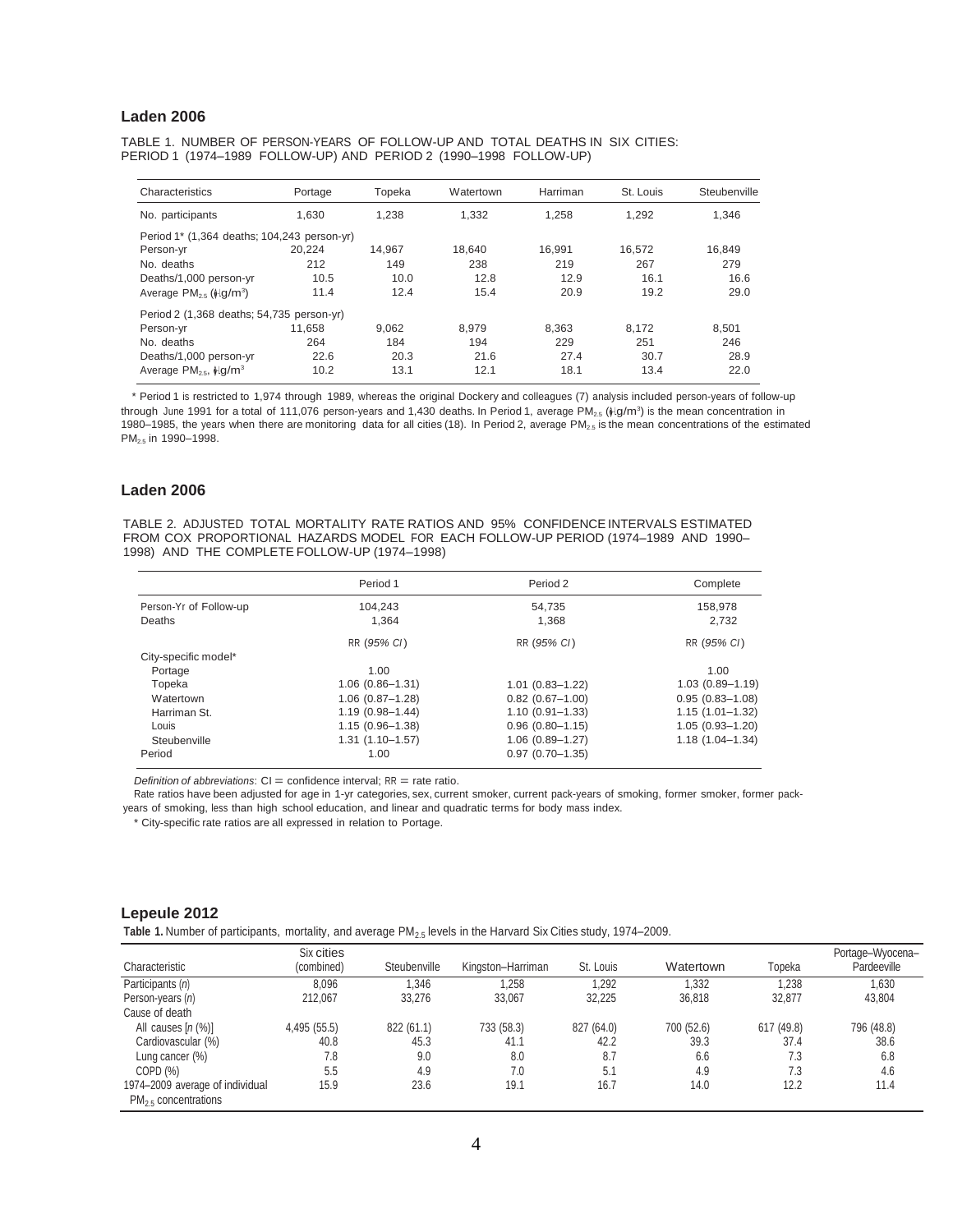| <b>Characteristic</b>     | <b>Six cities</b><br>(combined) | <b>Steubenville</b> | Kingston-Harriman | <b>St. Louis</b> | Watertown   | Topeka      | Portage-Wyocena<br><b>Pardeeville</b> |
|---------------------------|---------------------------------|---------------------|-------------------|------------------|-------------|-------------|---------------------------------------|
| Participants (n)          | 8096                            | 1346                | 1258              | 1292             | 1332        | 1238        | 1630                                  |
| Person-years (n)          | 212067                          | 33276               | 33067             | 32225            | 36818       | 32877       | 43804                                 |
| All causes                | 3184 (39.3%)                    | 566 (42.1%)         | 526 (41.8%)       | 561 (43.4%)      | 467 (35.1%) | 480 (38.8%) | 584 (35.8%)                           |
| Cardiovascular            | 1237 (15.3%)                    | 247 (18.4%)         | 204 (16.2%)       | 229 (17.7%)      | 165 (12.4%) | 178 (14.4%) | 214 (13.1%)                           |
| Lung cancer               | 246 (3.0%)                      | 53 (3.9%)           | 41 (3.3%)         | 44 (3.4%)        | 34 (2.6%)   | $33(2.7\%)$ | 41 (2.5%)                             |
| COPD                      | 188 (2.3%)                      | 28 (2.1%)           | 38 (3.0%)         | 28 (2.2%)        | $26(2.0\%)$ | 41 (3.3%)   | $27(1.7\%)$                           |
| mean PM2.5<br>person-year | 16.3                            | 23.9                | 19.4              | 16.9             | 14.1        | 12.3        | 11.3                                  |

Table 1. Number of participants, mortality, and average PM<sub>2.5</sub> levels in the Harvard Six Cities study, 1974–2009.

| Characteristic                                               | Six cities<br>(combined) | Steubenville | Kingston-Harriman | St. Louis  | Watertown  | Topeka     | Portage-Wyocena-<br>Pardeeville |
|--------------------------------------------------------------|--------------------------|--------------|-------------------|------------|------------|------------|---------------------------------|
| Participants (n)                                             | 8,096                    | 1.346        | .258              | 1.292      | 1,332      | 1,238      | 1,630                           |
| Person-years (n)                                             | 212.067                  | 33.276       | 33.067            | 32.225     | 36.818     | 32.877     | 43.804                          |
| Cause of death                                               |                          |              |                   |            |            |            |                                 |
| All causes $[n(\%)]$                                         | 4,495 (55.5)             | 822 (61.1)   | 733 (58.3)        | 827 (64.0) | 700 (52.6) | 617 (49.8) | 796 (48.8)                      |
| Cardiovascular (%)                                           | 40.8                     | 45.3         | 41.1              | 42.2       | 39.3       | 37.4       | 38.6                            |
| Lung cancer $(\%)$                                           | 7.8                      | 9.0          | 8.0               | 8.7        | 6.6        | 7.3        | 6.8                             |
| COPD(%)                                                      | 5.5                      | 4.9          | 7.0               | 5.1        | 4.9        | 7.3        | 4.6                             |
| 1974-2009 average of individual<br>$PM_{2.5}$ concentrations | 15.9                     | 23.6         | 19.1              | 16.7       | 14.0       | 12.2       | 11.4                            |

SAS Analysis of Lepeule EHP 1974-2009 PM2.5 & Mortality 0712 FinalData0713.xlsx (H6CS file submitted to EPA by Harvard in response to August 1, 2013 US House Science Subpoena)

SAS Frequency of Participants in H6CS by City Agrees Exactly with 2012 Lepeule Table 1:

| city           | City<br>c  | <b>Frequency</b> | Percent | <b>Cumulative</b><br><b>Frequency</b> | <b>Cumulative</b><br><b>Percent</b> |
|----------------|------------|------------------|---------|---------------------------------------|-------------------------------------|
| 1              | <b>STU</b> | 1346             | 16.63   | 1346                                  | 16.63                               |
| 2 <sup>1</sup> | KH         | 1258             | 15.54   | 2604                                  | 32.16                               |
| 3              | <b>STL</b> | 1292             | 15.96   | 3896                                  | 48.12                               |
| 4              | <b>WAT</b> | 1332             | 16.45   | 5228                                  | 64.58                               |
| 5              | <b>TOP</b> | 1238             | 15.29   | 6466                                  | 79.87                               |
| 6              | <b>POR</b> | 1630             | 20.13   | 8096                                  | 100.00                              |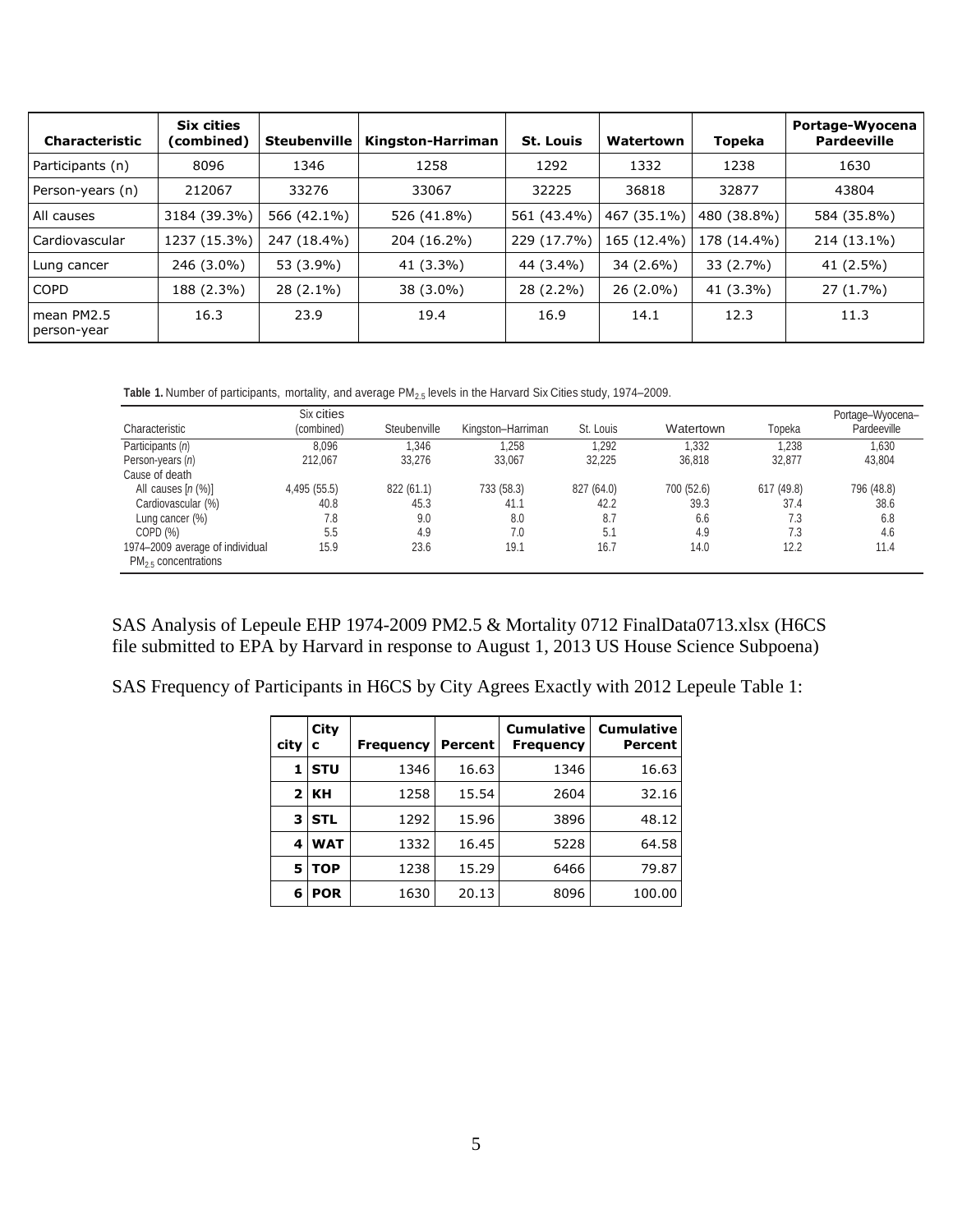| city | City<br>с  | <b>Frequency</b> | Percent | <b>Cumulative</b><br><b>Frequency</b> | <b>Cumulative</b><br>Percent |
|------|------------|------------------|---------|---------------------------------------|------------------------------|
| 1    | <b>STU</b> | 33276            | 15.69   | 33276                                 | 15.69                        |
| 2    | KН         | 33067            | 15.59   | 66343                                 | 31.28                        |
| з    | <b>STL</b> | 32225            | 15.20   | 98568                                 | 46.48                        |
| 4    | <b>WAT</b> | 36818            | 17.36   | 135386                                | 63.84                        |
| 5    | <b>TOP</b> | 32877            | 15.50   | 168263                                | 79.34                        |
| 6    | <b>POR</b> | 43804            | 20.66   | 212067                                | 100.00                       |

SAS Frequency of Person-years in H6CS by City Agrees Exactly with 2012 Lepeule Table 1:

SAS Tabulations of 1989-2009 H6CS Deaths Follows Pattern of 1974-2009 Deaths in 2012 Lepeule Table 1, but no exact comparisons because 1974-1988 Deaths Omitted from xlsx file:

| deadt | <b>Frequency</b> | Percent | <b>Cumulative</b><br><b>Frequency</b> | <b>Cumulative</b> | Percent |                  |         |                                       |                                     |
|-------|------------------|---------|---------------------------------------|-------------------|---------|------------------|---------|---------------------------------------|-------------------------------------|
| 0     | 4912             | 60.67   | 4912                                  |                   | 60.67   |                  |         |                                       |                                     |
| 1     | 3184             | 39.33   | 8096                                  |                   | 100.00  |                  |         |                                       |                                     |
| deadt | cvddeadt         | lungcat | copddeadt                             | nexdeadt          |         | <b>Frequency</b> | Percent | <b>Cumulative</b><br><b>Frequency</b> | <b>Cumulative</b><br><b>Percent</b> |
| 0     | 0                | 0       | 0                                     | 0                 |         | 4912             | 60.67   | 4912                                  | 60.67                               |
| 1     | O                | 0       | 0                                     | 0                 |         | 89               | 1.10    | 5001                                  | 61.77                               |
| 1     | O                | 0       | 0                                     | 1                 |         | 1424             | 17.59   | 6425                                  | 79.36                               |
| 1     | 0                | 0       |                                       | 1                 |         | 188              | 2.32    | 6613                                  | 81.68                               |
| 1     | 0                |         | 0                                     | 1                 |         | 246              | 3.04    | 6859                                  | 84.72                               |
| 1     |                  | 0       | 0                                     |                   |         | 1237             | 15.28   | 8096                                  | 100.00                              |